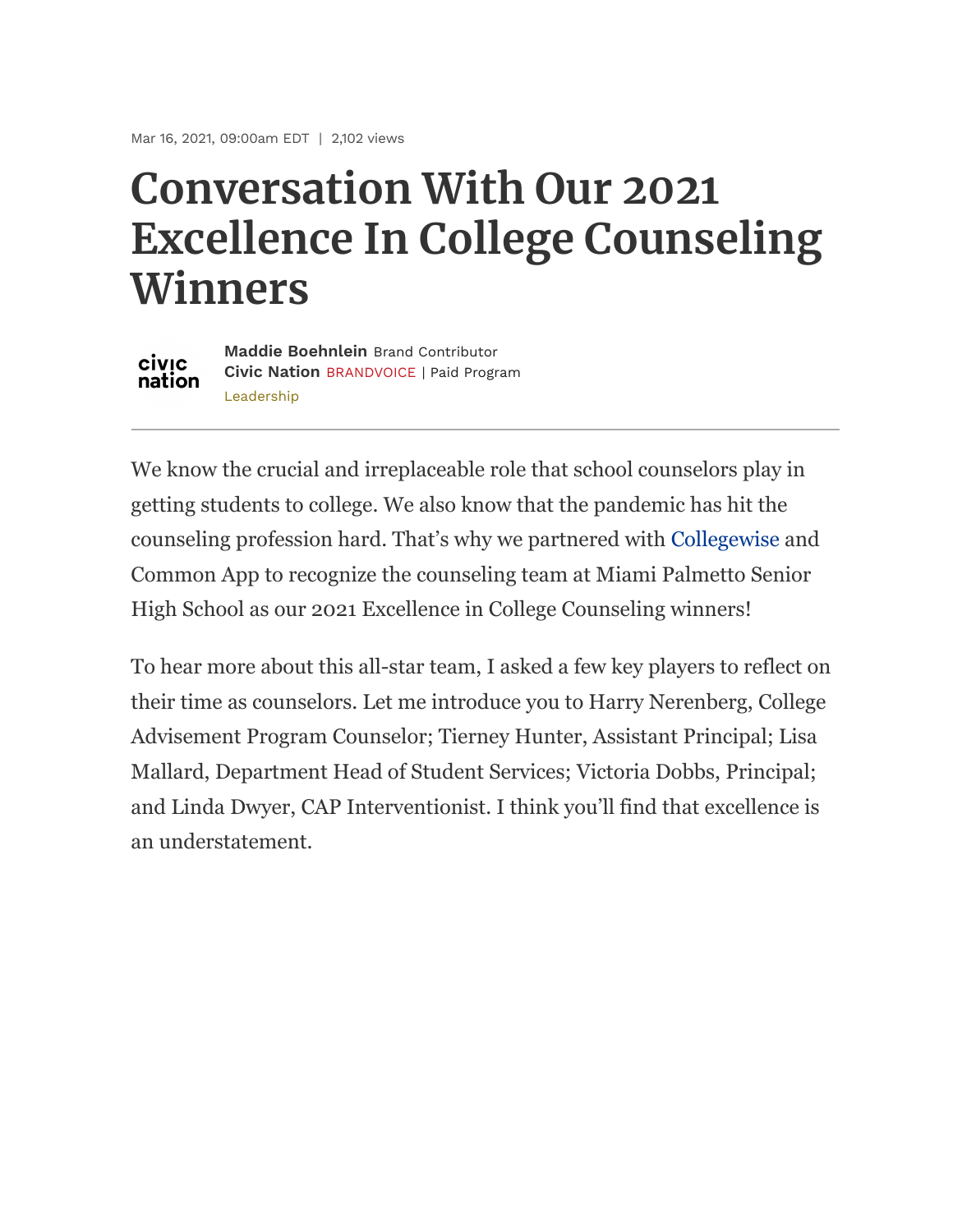

The Miami Palmetto Senior High School counseling team accepting their EICC award in January 2021. MIAMI PALMETTO SENIOR HIGH SCHOOL

## **When you look back at your career, what's your proudest accomplishment?**

Harry: Every day is an opportunity for accomplishment. We could not have built such a successful college planning program without the support of dedicated administrators, co-workers, and families. The annual college fair, parent nights, and my "Secret Sauce Program" (an event where seniors share tips about the college application process) are attended by hundreds of families. Memorable days include helping 300 students apply to the local community college in one day or hosting an instant decision day with Florida International University. For the last 39 years, the greatest rewards are the heartfelt thank you notes I receive from former students, but I should be thanking them. Being remembered is the greatest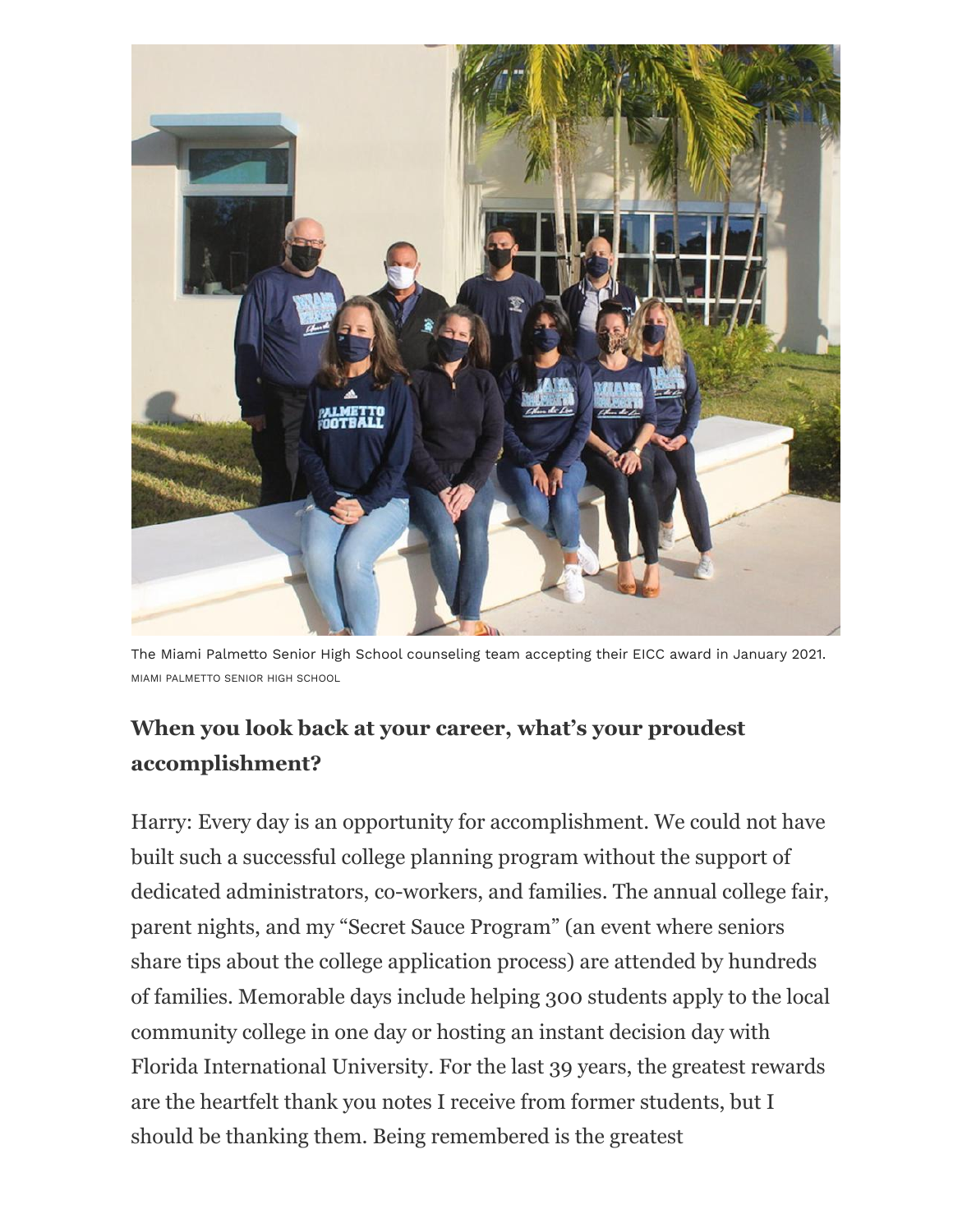accomplishment of my career. I only wish I had thanked the inspirational educators in my past.

#### **What does excellence in college counseling mean to you?**

Victoria: When I think of "excellence," I think of a program that assists all students needing guidance with their post-secondary choices. We have students who are interested in attending the local community college, state universities, out-of-state universities, private colleges, and military schools. That means we have to be prepared to assist all of our students with the application process, so we've placed a big focus on developing solid relationships with schools. Making that personal connection allows us to better prepare our students. In addition, we also set up workshops for parents to explain financial aid, scholarships, and FAFSA. As long as we are able to connect our students with their next step in life, we have met our own goal of excellence.

## **What about your job brings you the most joy?**

Tierney: For high school students, the ultimate goal is to walk across the stage and receive a diploma. It symbolizes their readiness to take their dreams, goals, and aspirations to the next level whether their choice is college, vocational school, enlisting in the military, or to simply get a job. As a high school assistant principal, to see our students graduate, witnessed by their family and friends, is my reward. Those in attendance may not know the adversities that a student faced to get to that point. For most students, it's validation that success and excellence is achievable! Being their assistant principal says that I contributed, in some way, to their success and that brings me unspeakable joy!

## **Why did you choose the school counseling path?**

Lisa: As a kid, I remember people stopping my mom in grocery stores, restaurants, and shopping malls to thank her and tell me, "What an amazing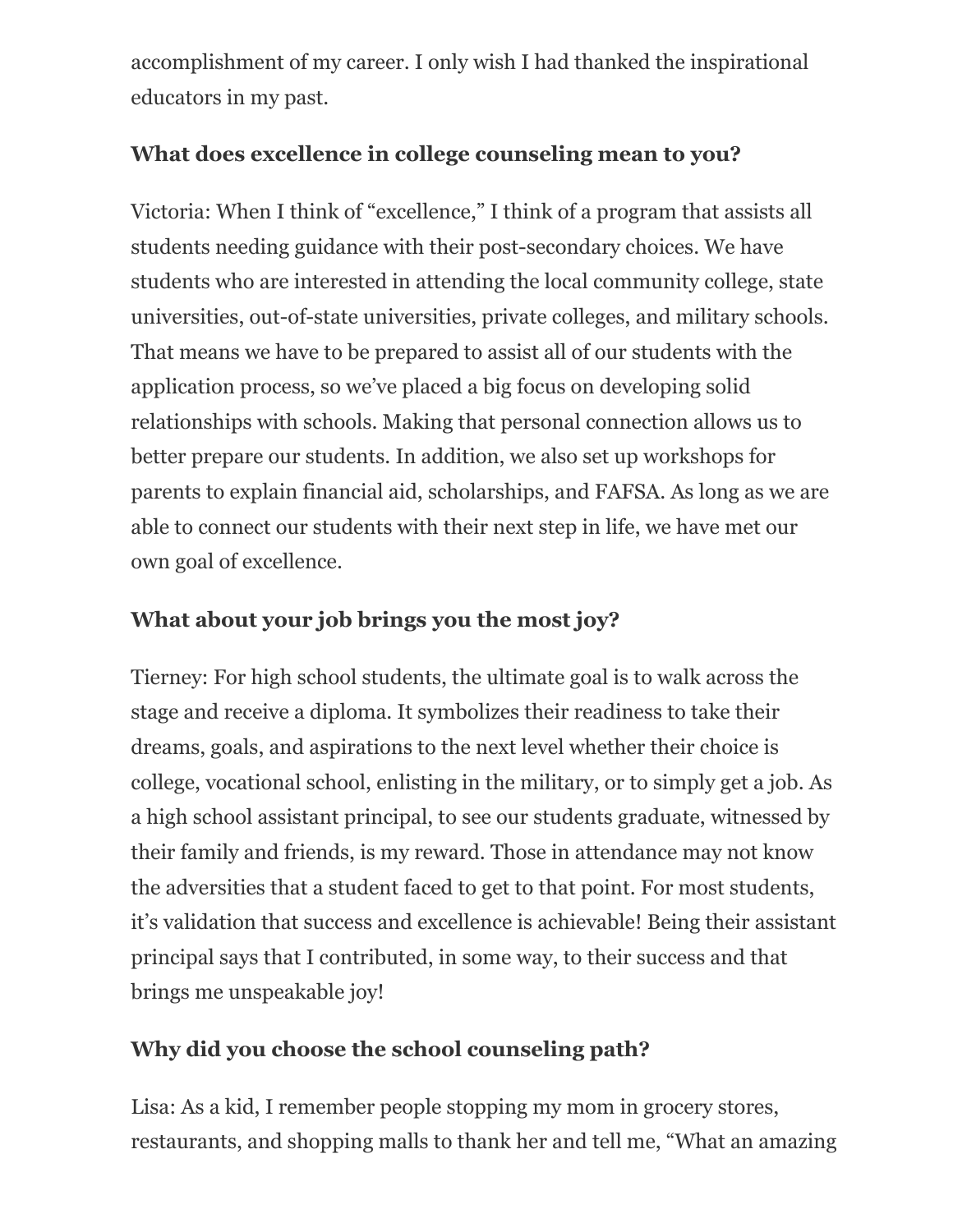mother you have; she was my school counselor." As a former student of Palmetto Senior High School, I saw students and parents arrive at my mom's office in disarray and leave with a sense of relief. She was a superwoman. One person at a time, she changed the world. It was then that I wanted the power to impact the world, too.

Following in her footsteps, I chair the guidance department just like she did. Each day, I never know what will unfold. That's the amazing part about being a school counselor. I have the ability to change someone's bad day, reassure a stressed-out parent, and watch children see their goals become realities in part because of my support. I guess you can say being a school counselor is in my blood.

#### **What fuels your passion for helping students?**

Linda: Working with students gives me joy. Some moments are really fun, like when a student opens up that confetti-filled acceptance from the school they've been dreaming about for their whole life. Other times are challenging, such as working through a heartbreaking rejection from a college or a friend. But most days are spent somewhere in the middle. It is in the mundane that I find true gems. I spend delightful hours talking with students about who they are and want to be. Their resilience, determination, and insight give me hope for the future. Although masks, vaccinations, and social distancing are now part of their daily vocabulary, even a pandemic can't take away a child's desire to reach for their dreams. It is truly a joy to be a part of their process. Every day is a gift; how lucky am I?